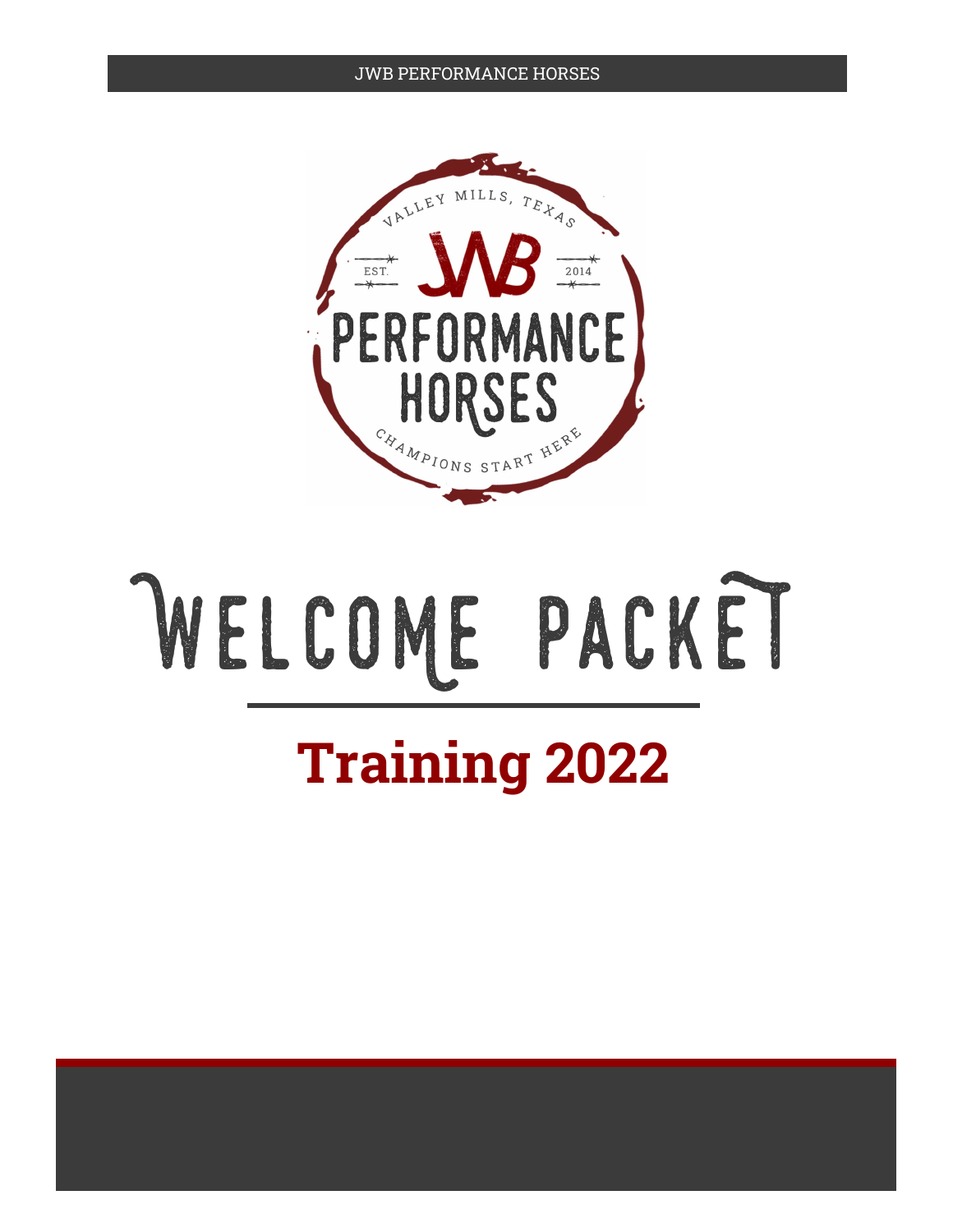### **TABLE OF CONTENTS**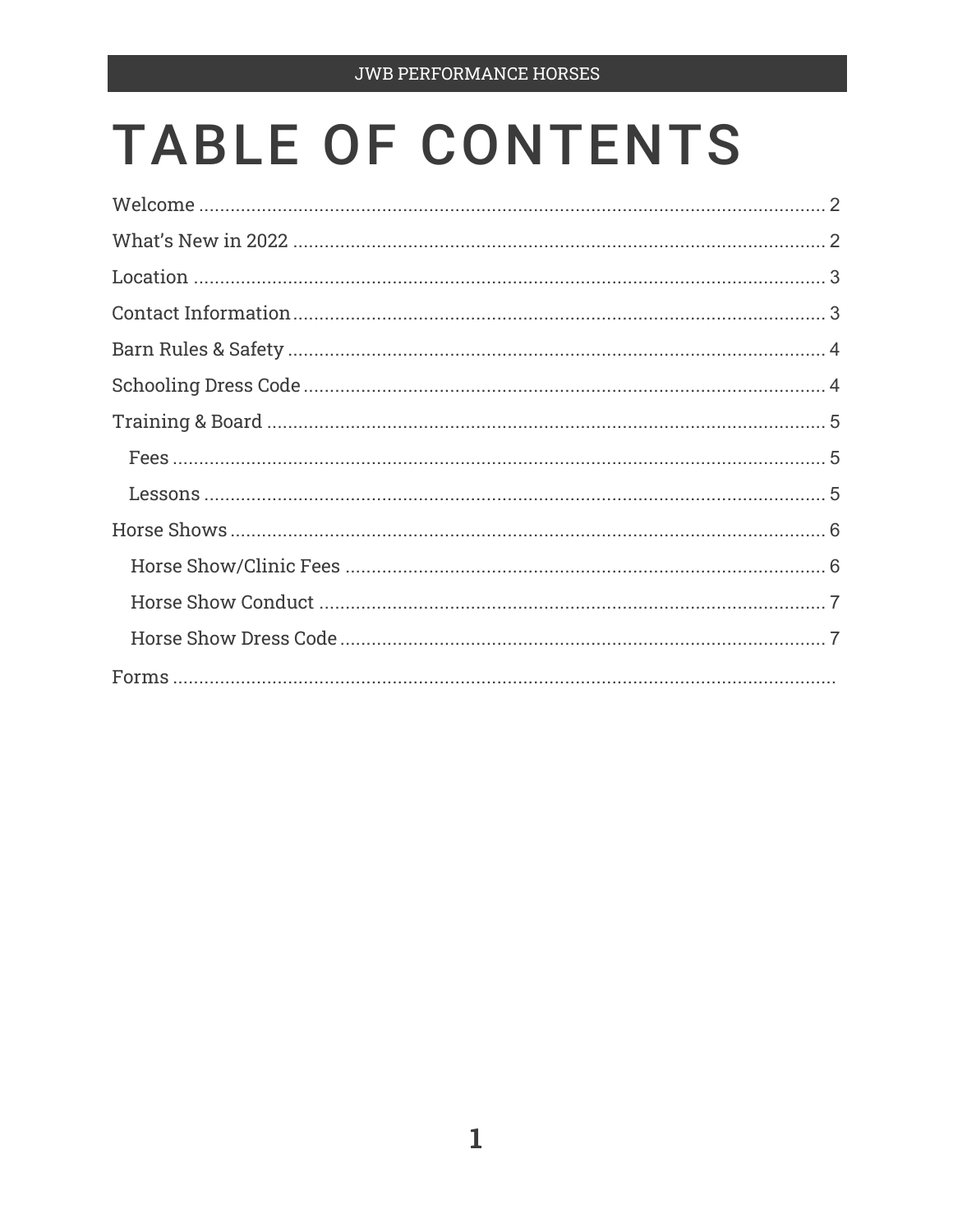### WELCOME

JWB Performance Horses would like to welcome you to Central Texas's largest and most elite performance horse

training program! Headed by H.O.T. Equestrian Academy owner Jennifer Matthews Williams, JWB is the only performance horse training barn in Central Texas for both horse *and* rider. We offer a



Under the direction of Jennifer, Western riders work on ranch riding patterns, reining maneuvers, flag and live cow work, and trail. Clients have the opportunity to compete in any of the approximately 15 shows JWB attends each season.

# WHAT'S NEW IN 2022

- We have arena lights! The barn and stalls have also received new lights. The ranch will continue to receive several updates this year including new private pastures!
- We are now using Schedulicity to schedule lessons for training clients. You can book via the Schedulicity mobile app or on [www.schedulicity.com](http://www.schedulicity.com/) – search for HOT Equestrian Academy. You can also scan the QR code to the right.



- Follow us on Instagram (@jwbperformancehorses) and Like us on Facebook (JWB Performance Horses)! Our horse show schedule can be found on our website, www.JWBperformancehorses.com.
- JWB t-shirts, hats, and other merchandise is available from our online store. Designs are limited edition!

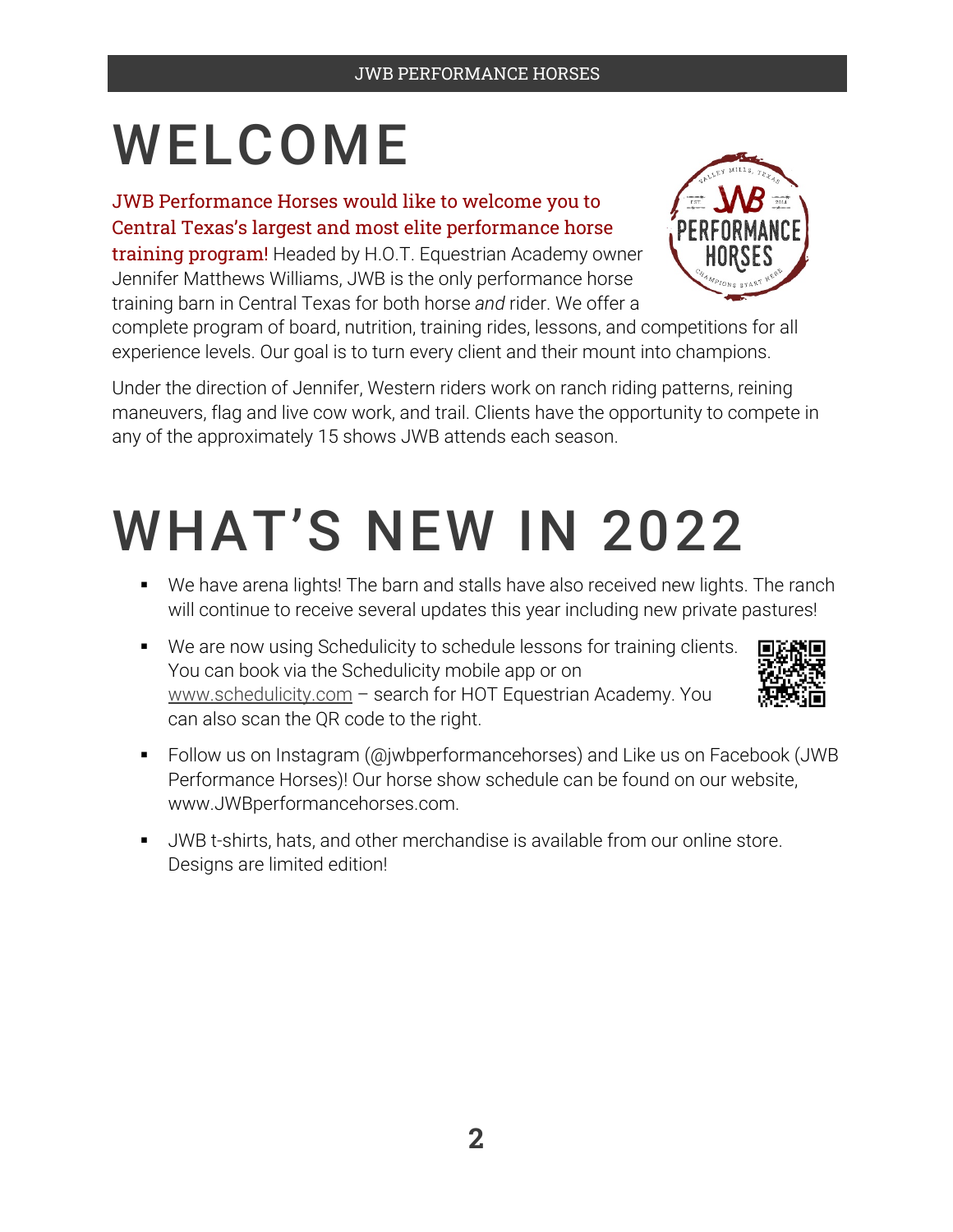# LOCATION

#### We are located at 14245 N Hwy 6 in Valley Mills, TX

From Waco - Take Hwy 6. Once you have passed Hwy 185 (China Spring/Crawford), we are 6.2 miles down on the left across from Del Mar Ranch and ½ mile before the Top Hand Cowboy Church

Please park cars along the left side of the driveway on the gravel pad. Speed limit is 5mph. This is a private home and ranch – please be courteous and respectful of our property and home.

If you're hauling in your own horse, enter the Truck & Trailer Parking area through the east gate (not *the main gate*), drive down the path, and park near the arena. You will enter the arena through the gate adjacent to the cow pen.



### CONTACT INFORMATION

- $\blacksquare$  ADDRESS: 14245 N Hwy 6 Valley Mills, TX 76689
- **PHONE (text messages preferred)**: Jennifer 254-716-1200;Katelyn 254-749-4025
- WEBSITE: www.jwbperformancehorses.com
- EMAIL: jwbperformancehorses@gmail.com
- FACEBOOK: JWB Performance Horses (@JWBperformancehorses) H.O.T. Equestrian Academy (@hotequestrianacademy)
- INSTAGRAM: @jwbperformancehorses #JWBPerformanceHorses #JWB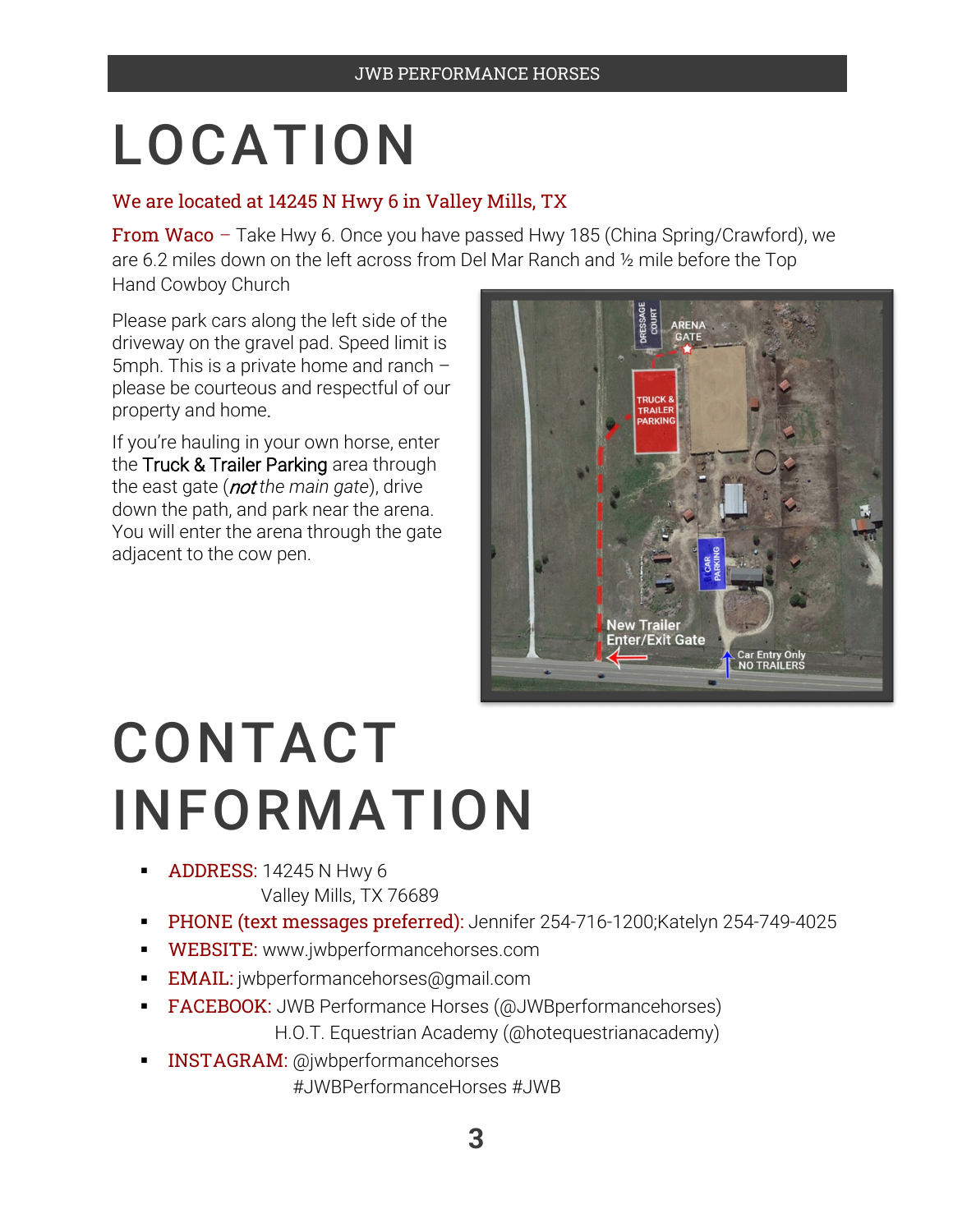### BARN RULES & SAFETY

We strive to maintain the safest environment possible for our clients and their families. Please be mindful of the following rules at all times, and if you have a question…ASK!

- 1. **Do not touch** any of the horses or animals on the ranch
- 2. **Do not feed** any of the horses or animals on the ranch some may be on a special diet
- 3. Lessons and tours by appointment only
- 4. Arrive 10 minutes early to complete any paperwork and/or make a payment
- 5. Payment is due at time of booking
- 6. Only students and staff are allowed in the barn area and arena. To observe lessons, please sit in the designated lesson observation area
- 7. No running in the barn, arena, or round pens
- 8. Any safety instruction given by staff must be implemented immediately
- 9. Riders under the age of 18 must wear an ASTM/SEI approved riding helmet any time they are riding. We strongly suggest that all riders regardless of age wear helmets at all times
- 10. All riders must wear a helmet when jumping
- 11. A cross country vest must be worn when jumping cross country jumps or stadium jumps in the pasture. ASTM/SEI approved vests are preferred
- 12. No jumping without being supervised by an instructor
- 13. Riders' cell phones should not be on their person while riding please keep them in the tack room or in the car
- 14. We are not responsible for lost or stolen articles
- 15. No smoking or use of tobacco products on the property
- 16. Alcoholic beverages are not permitted on the property at any time
- 17. No dogs allowed

### SCHOOLING DRESS CODE

- Shirt that is long enough to be tucked in while riding no spaghetti straps
- **Jeans**
- **Cowboy boots**
- ASTM/SEI certified riding helmet for riders under the age of 18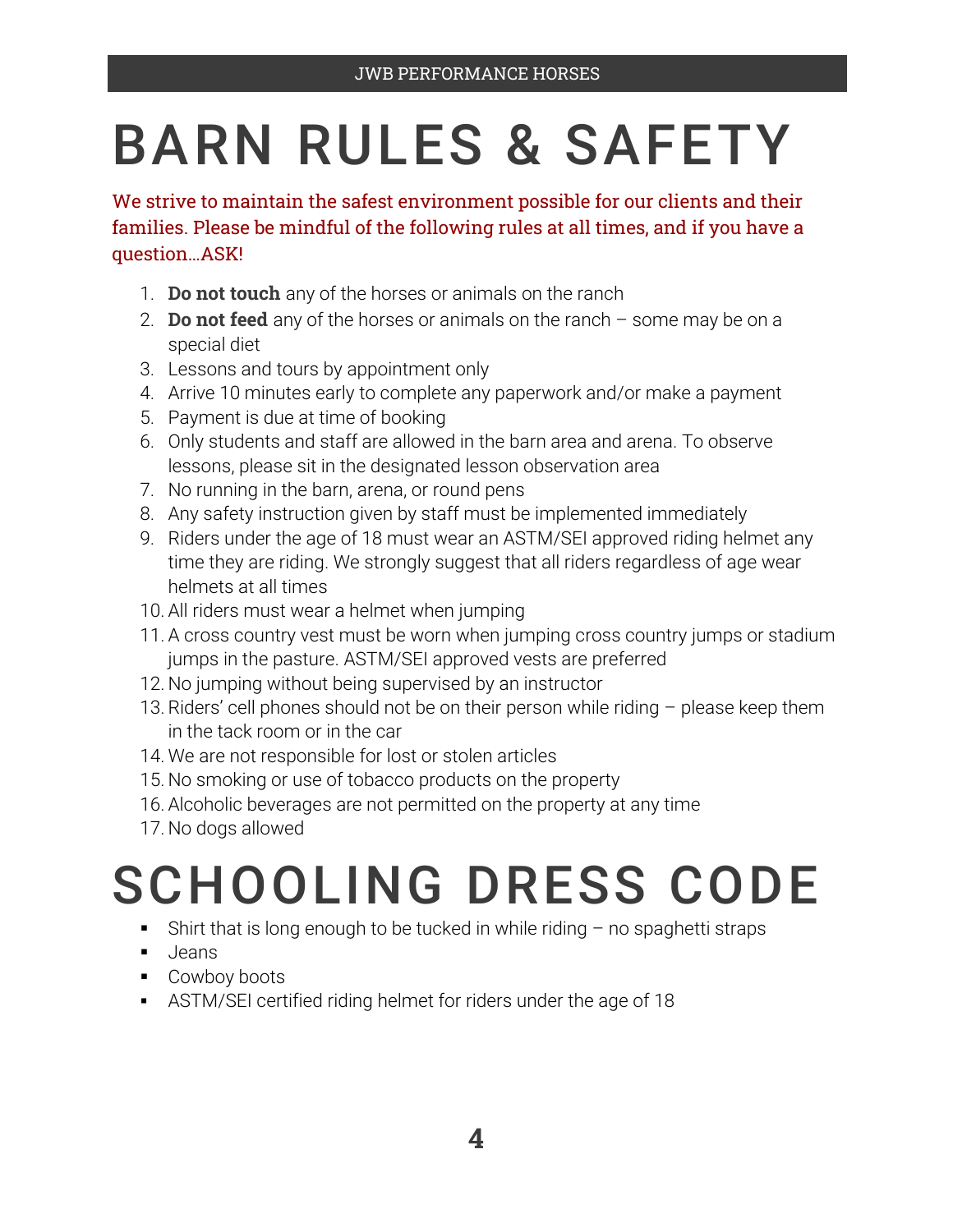# TRAINING

- You will be emailed an invoice on the **1st day of each month**. We accept cash and checks, or you may pay online with a credit card (plus a processing fee). **If your invoice has not been paid after 2 days, your credit or debit card on file will be charged for the full amount due plus late fees of \$25/day for each day payment is late.**
- All horses in training are required to board at our facility. We do not offer boarding to horses that are not currently in a training program.

| <b>TRAINING &amp; BOARD FEES</b>      |                                                                                                                                                                       |                                                                             |
|---------------------------------------|-----------------------------------------------------------------------------------------------------------------------------------------------------------------------|-----------------------------------------------------------------------------|
| Training                              | Training rides on horse<br>٠<br>Board (see below)                                                                                                                     | \$1200/month                                                                |
| <b>Training - Colts</b>               | Foundation training rides on horse<br>٠<br>Board (see below)<br>$\blacksquare$                                                                                        | \$1400/month                                                                |
| <b>Board</b>                          | 4 quarts pellet feed or Equine Senior per day<br>٠<br>4 flakes high-quality coastal hay per day*<br>п<br>Daily turnout<br>٠<br>Blanketing as needed<br>$\blacksquare$ | *alfalfa available<br>for additional fee<br>stall w/shavings<br>+\$50/month |
| <b>Lessons</b>                        | Regular 1-hour lesson<br>п                                                                                                                                            | \$60/lesson                                                                 |
| <b>Lesson with</b><br><b>Jennifer</b> | 1-hour private Western lesson with Jennifer<br>$\blacksquare$                                                                                                         | \$75/lesson                                                                 |
| <b>Lesson with</b><br><b>Cow Work</b> | 1-hour private Western lesson with Jennifer<br>٠<br>using the mechanical flag or live cattle                                                                          | \$100/lesson                                                                |

### LESSONS

- At least 24 hours' notice is required for lesson cancellation or rescheduling. If the appropriate notice is not given, the lesson will be forfeited at the rider's expense. *All* cancelled lessons will incur a \$10 cancellation fee.
- **Lessons will be rescheduled on a case by case basis if it is thundering, raining, too** wet, or too cold to ride. If there is a 50% or more chance of rain predicted for the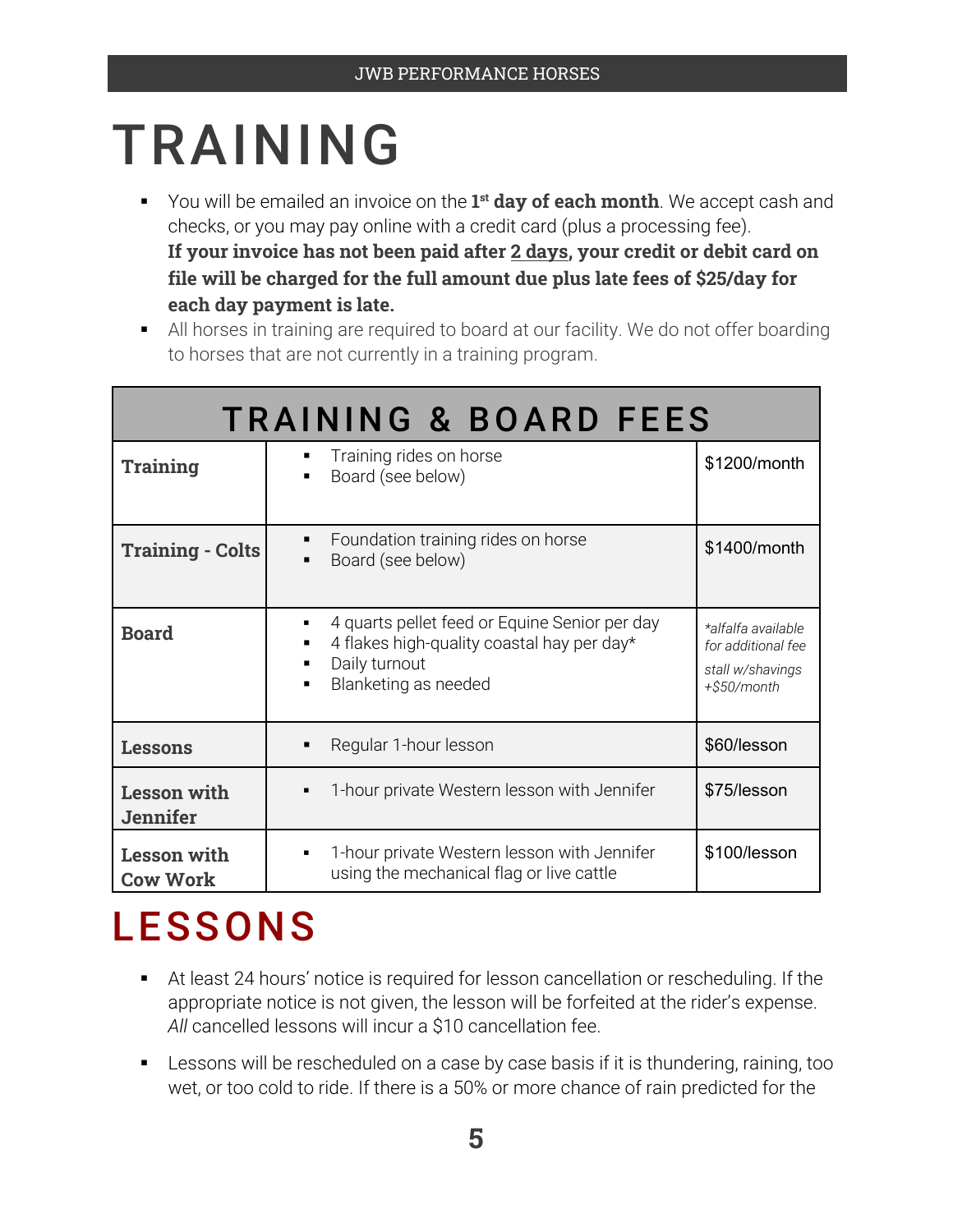day of your lesson it may be rescheduled to a different time. We will text, email, or call you to let you know of any changes. **If we have not contacted you prior to your scheduled lesson time then lessons are still being held. Absences will result in forfeited lessons.**

### HORSE SHOWS

Horse shows are a wonderful opportunity to set goals for you and your horse and then test your skills. We attend horse shows regularly and will discuss logistics with you before the show. Our show calendar is posted on our website, www.JWBperformancehorses.com.

As a general rule, please:

- Make sure all tack is cleaned and oiled
- Pack all of your tack, brushes, riding apparel, helmets, horse boots, etc. in the trailer well before the show so nothing is forgotten
- Know your schedule of classes and their patterns/courses
- Arrive to the show/meeting place on time or early, well rested, and ready to shine

| <b>EXAMPLE HORSE SHOW &amp; CLINIC FEES</b><br>(Subject to change)    |                                                                            |  |
|-----------------------------------------------------------------------|----------------------------------------------------------------------------|--|
| <b>Hauling Fee</b>                                                    | \$0.75/mile - \$50 minimum                                                 |  |
|                                                                       |                                                                            |  |
| <b>Trainer Fee</b>                                                    | \$75/day                                                                   |  |
| <b>Trainer Lodging/Meals/Groom</b>                                    | Varies $-$ will be split among all competitors                             |  |
| <b>Community Tack Room</b>                                            | $$5-10$ – will be split among all competitors                              |  |
| <b>Stall and Shavings</b>                                             | \$25+ per night for stall, \$10 per bag                                    |  |
| <b>Show Fees</b>                                                      | $$150+$                                                                    |  |
| <b>Your Hotel</b>                                                     | Varies                                                                     |  |
| <b>Earnings when JWB Performance Horses</b><br>shows a client's horse | 50% of total amount won goes to owner and<br>50% to JWB Performance Horses |  |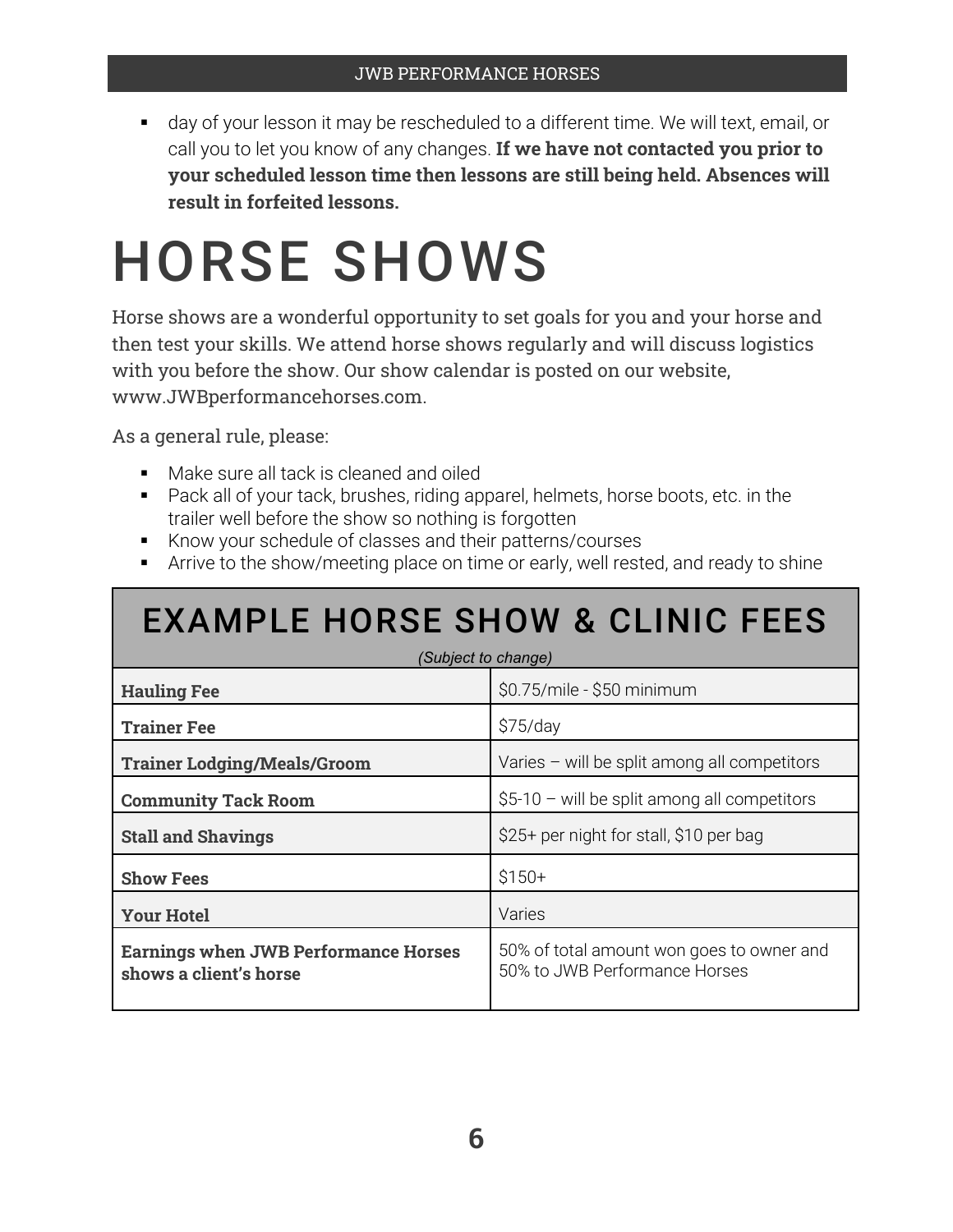### HORSE SHOW CONDUCT

We are adamant about the conduct expected at horse shows. When we are at a show, we are on display in the way we handle our horses *and* how we handle the competitive atmosphere. Our expectations are as follows:

- 1. It is very expensive for parents to send their children to shows. Students riding with JWB are expected to appreciate the privilege they've been given. Be rested and prepared to ride to your ability.
- 2. We will not tolerate students  $-$  youth or adults  $-$  to treat us, their parents, or their horse in a disrespectful manner. We believe in self-control when it relates to "attitude abuse" of the horses, trainers, or the people paying the bills.
- 3. Parents Please understand that showing can be very stressful for the rider. We will prepare your child for their show classes and ask that you encourage your child, take photos, and provide support and enthusiasm from the bleachers.
- 4. When we sign your entry forms, we are responsible for you. We take this very seriously. Please try to make our jobs easier by following show rules, paying fees early, etc.
- 5. The barn area and tack rooms must be kept clean. Put everything away as you use it – don't plan to do it later or expect someone else to do it for you.
- 6. At 2+ day shows we (along with volunteers) are responsible for stall cleaning and feeding.
- 7. Payment for shows is due one week prior the show date.
- 8. There will be times when things go wrong either for you or for us. If you encounter a problem at or in the ring, please control your temper and vocabulary until we are away from the back/entry gate. Emotions tend to run hot at competitions so having a cool off time is a wise choice. After that, please inform us so we can work towards a solution.

### HORSE SHOW DRESS CODE

The following is the standard dress code for Western horse shows. When not riding, we encourage you to wear your JWB Performance Horses t-shirts, hats, and jackets around the show grounds. Some sanctioned and upper-level shows require more formal or specific attire than what is listed below – Jennifer will discuss this with you prior to your show.

- Button-up show shirt  $-$  any color
- Jeans
- Belt
- Chaps, if necessary
- **Cowboy boots**
- Cowboy Hat or helmet
- **Long hair pulled back**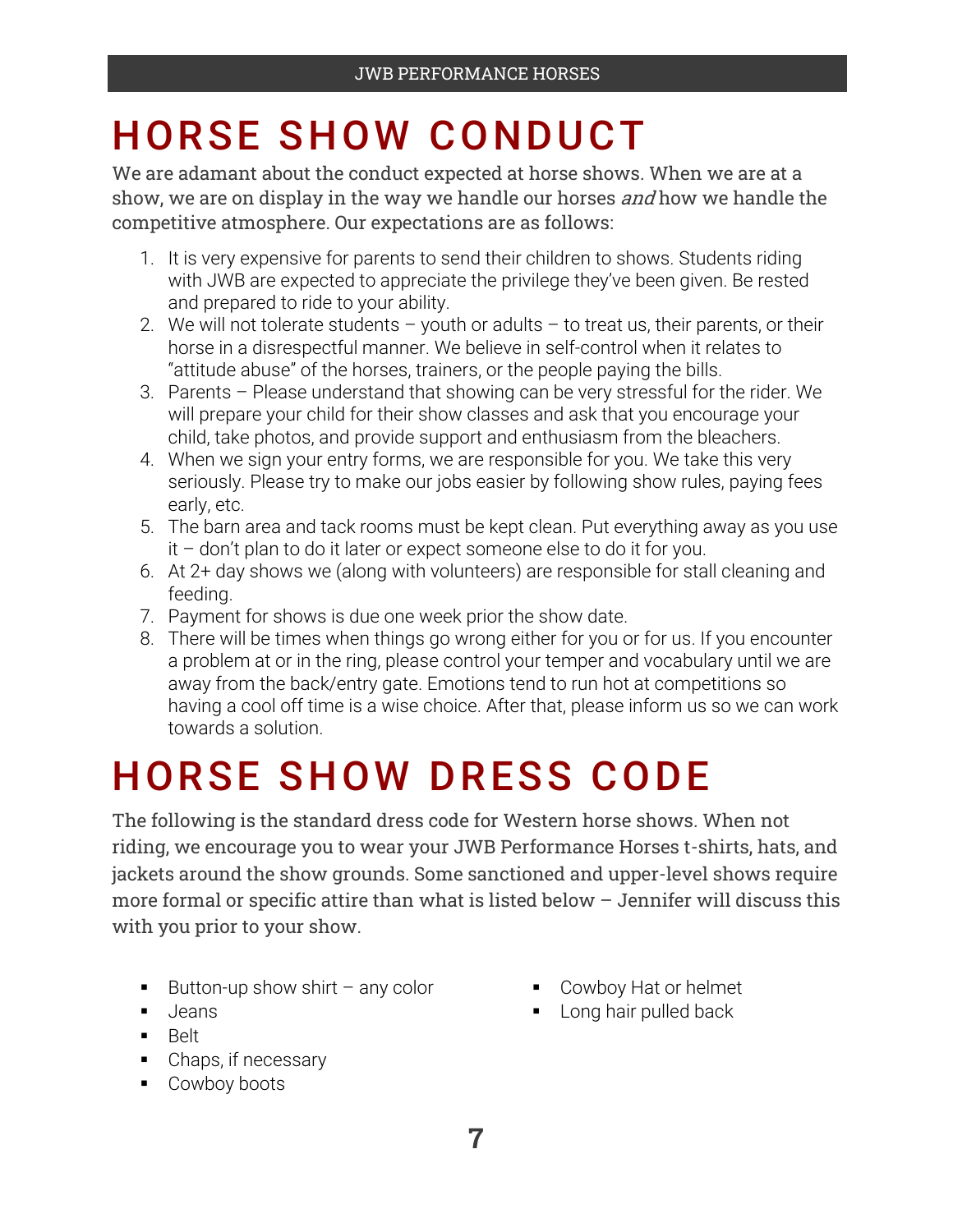#### TRAINING (with board) CONTRACT

Please read carefully before signing. This TRAINER and FACILITY does not guarantee your safety or that of your horses

#### IT IS HEREBY AGREED AS FOLLOWS THAT:

#### **A. DEFINITIONS.**

The term "OWNER" shall herein refer to the OWNER, part-OWNER, or lessee of the animals which are contracted to be trained under this agreement. The term "TRAINER" shall herein refer to Heart of Texas Equestrian Academy, LLC, JWB Performance Horses, and its trainers, including Jennifer Matthews Williams, and other agents, contractors, heirs. The terms "horses" and "animals" shall herein refer to all equine species, and also to the specific animal or animals to which this agreement refers. The term "train" or "training" shall herein refer to the schooling, conditioning, and education of horses. The term "horseback riding" shall herein refer to riding or otherwise handling of horses, whether from the ground or mounted. The term "rider" shall herein refer to the OWNER and the parents or legal guardians thereof if a minor.

#### **B. AGREEMENT PURPOSE AND CONSIDERATION.**

At the commencement of this agreement, the OWNER state of this agreement, intends for the TRAINER to undertake the training of the animal(s) listed below under Clause C and to provide other incidental services according to terms and conditions set forth herein. OWNER agrees to pay the TRAINER the sum of \$ \_\_\_\_ per month for each animal. Monthly charges for training and other incidental services are due on the  $5<sup>th</sup>$ . On conclusion of this agreement the remainder of expenses shall be due and payable and horses will not be released from TRAINER's possession until all expenses are paid in full.

#### **C. TRAINER'S RIGHT TO REFUSE SERVICES.**

TRAINER reserves the right to refuse the continuation of training services of any horses for any reason, to include but not limited to: animal's poor health or unsoundness; dangerous propensities; habits and/or vices; and/or non-trainable condition which TRAINER may not be equipped or capable to handle; OWNER's refusal to obey stable rules or to cooperate with TRAINER on reasonable requests relative to the stable. In such event TRAINER shall give OWNER days written notice to remove horses from premises. After all fees have been paid in full this agreement is concluded. Failure to pay training and other fees as due shall also entitle TRAINER to immediately terminate this agreement and to keep the animals in the TRAINER's possession until all fees and charges are paid in full.

#### **D. HORSE INFORMATION.**

|                                 | <b>REGISTERED NAME</b>   |            |     |              |  |
|---------------------------------|--------------------------|------------|-----|--------------|--|
| <b>BARN NAME</b>                |                          |            |     |              |  |
| <b>BREED</b>                    |                          |            |     | <b>COLOR</b> |  |
| MARE $\square$                  | GELDING □                | STALLION O |     | <b>AGE</b>   |  |
|                                 | <b>IS HORSE INSURED?</b> | YES⊡       | NOT |              |  |
| <b>INSURANCE AGENCY</b>         |                          |            |     |              |  |
| <b>TYPE OF TRAINING DESIRED</b> |                          |            |     |              |  |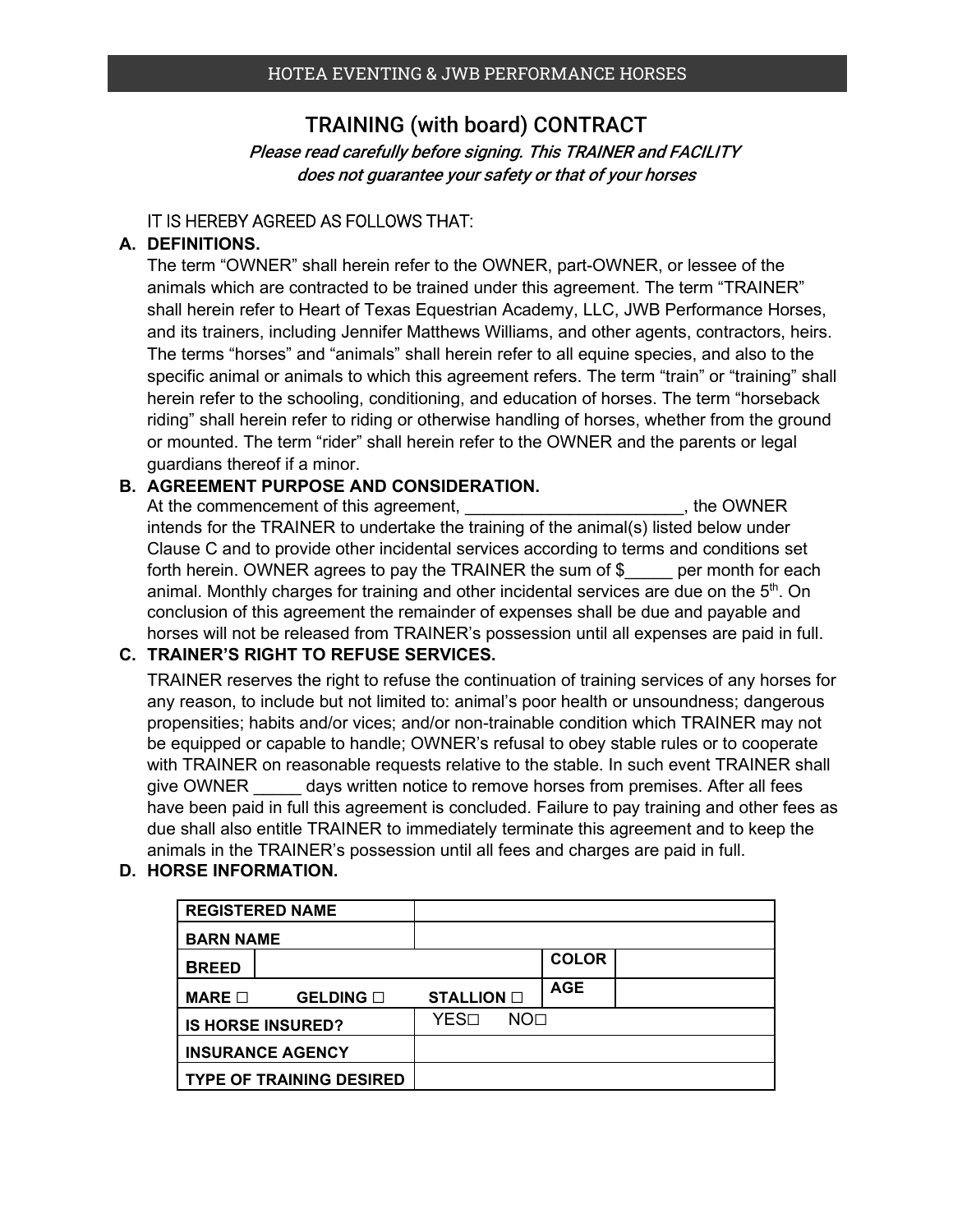#### **E. HORSE HEALTH WARRANTY.**

Each horse shall enter the TRAINER's premises free from transmissible diseases, must be effectively wormed, and current on immunizations.

Vaccination history (attach records) □

Current Coggins (attach report) □

#### **F. ROUTINE HORSE CARE REQUIREMENT.**

Horses in training must participate in TRAINER's worming, immunization and teeth floating programs, the cost of which shall be borne by OWNER.

#### **G. IN EVENT OF HORSE ILLNESS OR INJURY**.

Should the horse become sick or injured, TRAINER shall attempt to telephone the OWNER immediately. If OWNER does not immediately inform TRAINER regarding measures to be taken, or if the state of the animal's health requires immediate action, TRAINER is authorized to request the services of a veterinarian of his choice or to give any other attention that appears necessary. The OWNER shall promptly pay all expenses for all services.

#### **H. INHERENT RISKS WARNING AND NATURE OF THE HORSE**.

Horseback riding and horse driving is classified as RUGGED ADVENTURE RECREATIONAL SPORT ACTIVITY, and there are numerous obvious and non-obvious inherent risks always present in such activity despite all safety precautions. No horse is a completely safe horse. Horses are 5-15 times larger, 20-40 times more powerful, and 3-4 times faster than a human. If a rider falls from horse to ground it will generally be at a distance of from 3.5 to 5.5 feet and the impact may result in injury to the rider. Horseback riding/horse driving is the only sport where one much smaller, weaker predator animal (the human) tries to control and become one unit of movement with another much larger, stronger prey animal (the horse) with each having a limited understanding of the other. If a horse is frightened or provoked it may divert from its training and act according to its natural survival instincts which may include, but are not limited to: stopping short; changing direction or speed at will; shifting its weight from side to side; bucking; rearing; biting; kicking; or running from danger.

#### **I. RIDING HELMENT WARNING**.

I understand that all horse handlers and riders should purchase and wear protective headgear which meets or exceeds the quality standards of the SEI CERTIFIED ASTM STANDARD F 1163 Equestrian Helmet, while riding and being near horses and I do understand that the wearing of such headgear at these times may reduce severity of some of the wearer's head injuries and possibly prevent the wearer's death from happening as the result of a fall and other occurrences.

#### **J. DIRECT LOSS TO PERSONAL PROPERTY WARNING**.

OWNER is hereby warned that while on TRAINER's premises direct loss of damage, theft, or injury to OWNER's horses, tack, equipment, and trailer is **not** covered by TRAINER's insurance. The OWNER, having the financial interest in such items, must carry his own personal property insurance under a homeowner's, tenant's, or other insurance policy, or under a separate policy as in the case of the loss of a horse.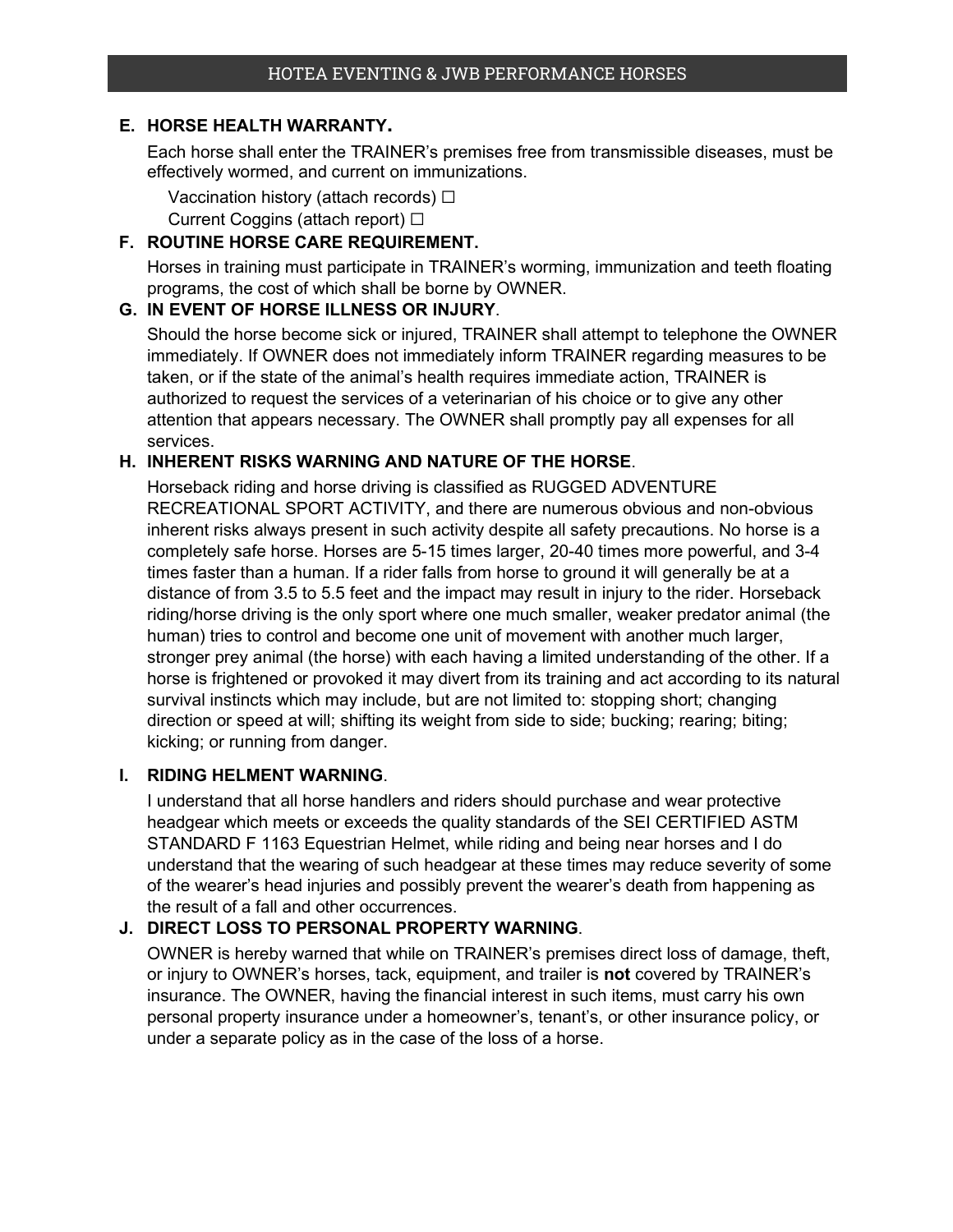#### **K. OWNER ACCEPTANCE OF RESPONSIBILITY**.

During the time that the horses are being trained the horses shall be in the custody of the TRAINER. OWNER has inspected the TRAINER's premises and is satisfied that the conditions of the premises and the facilities will provide adequate and reasonable level of safety for OWNER's horses. TRAINER will exercise reasonable care for the protection of the horses and shall train the animals to the best of his ability. It is understood that each animal is unique and the TRAINER cannot guarantee the results or degree to which the horses will be trained. OWNER further understands that the training of a horse involves the placing of above normal stresses on the horses both physically and mentally and that the TRAINER is in no way responsible for the results of the reasonable levels of stress which could potentially cause injury, illness and/ or loss of horses by death. OWNER further agrees to be responsible for any and all damages, injuries, loss of life caused by or to the animals while in the control of the OWNER, OWNER's family members, invitees or other handlers or agents appointed by them, and also for any acts of the horses caused by vices or dangerous behavior not disclosed to the TRAINER by OWNER. OWNER agrees to maintain personal liability insurance on the horses and to provide the TRAINER with proof of same. OWNER is also responsible for accidents, injuries, and loss of life sustained by OWNER, OWNER's family members, invitees and agents caused by or in relation to the OWNER's horses. OWNER agrees to at all times maintain adequate accident/medical insurance to cover OWNER and family members.

#### **L. RELEASE OF LIABILITY**.

In consideration of the TRAINER undertaking the training and incidental services under the terms set forth herein, I , the undersigned OWNER, do agree to hold harmless and release the TRAINER, TRAINER's agents, employees, officers, directors, representatives, assignees, members, premises owners, affiliated organizations, insurers, and others acting on TRAINER's behalf (hereinafter, collectively referred to as "Associates") of all claims, demands, causes of action, and legal liability, whether the same be known or unknown, anticipated or unanticipated, due to TRAINER's and/or its associated ordinary negligence; and I do further agree that except in the event of the TRAINER's gross negligence and willful and wanton misconduct, I shall not bring any claims, demands, legal actions and causes of action, against the TRAINER and TRAINER's Associates as stated above in the clause for any economic and non-economic losses due to bodily injury, death, property damage, and injury to the animals and/or by me and/or my minor child or legal ward, in relation to the premises and operations of the TRAINER.

#### **M. RISK OF LOSS AND STANDARD OF CARE**.

DURING THE TIME THAT THE HORSE(S) IS/ARE IN CUSTODY OF THE STABLE, THE STABLE SHALL NOT BE LIABLE FOR ANY SICKNESS, DISEASE, ESTRAY, THEFT, DEATH, OR INJURY WHICH MAY BE SUFFERED BY THE HORSE(S) OR ANY OTHER CAUSE OF ACTION WHATSOEVER, ARISING OUT OF OR BEING CONNECTED IN ANY WAY WITH THE BOARDING OF SAID HORSE(S), EXCEPT IN THE EVENT OF NEGLIGENCE ON THE PART OF STABLE, ITS AGENTS, AND/OR EMPLOYEES. This includes, but is not limited to, any personal injury or disability the horse OWNER or OWNER's guest, may receive on Stable's premises. The OWNER fully understands that Stable does not carry any insurance on any horse(s) not owned by it for boarding or for any other purposes, whether public liability, accidental injury, theft or equine mortality.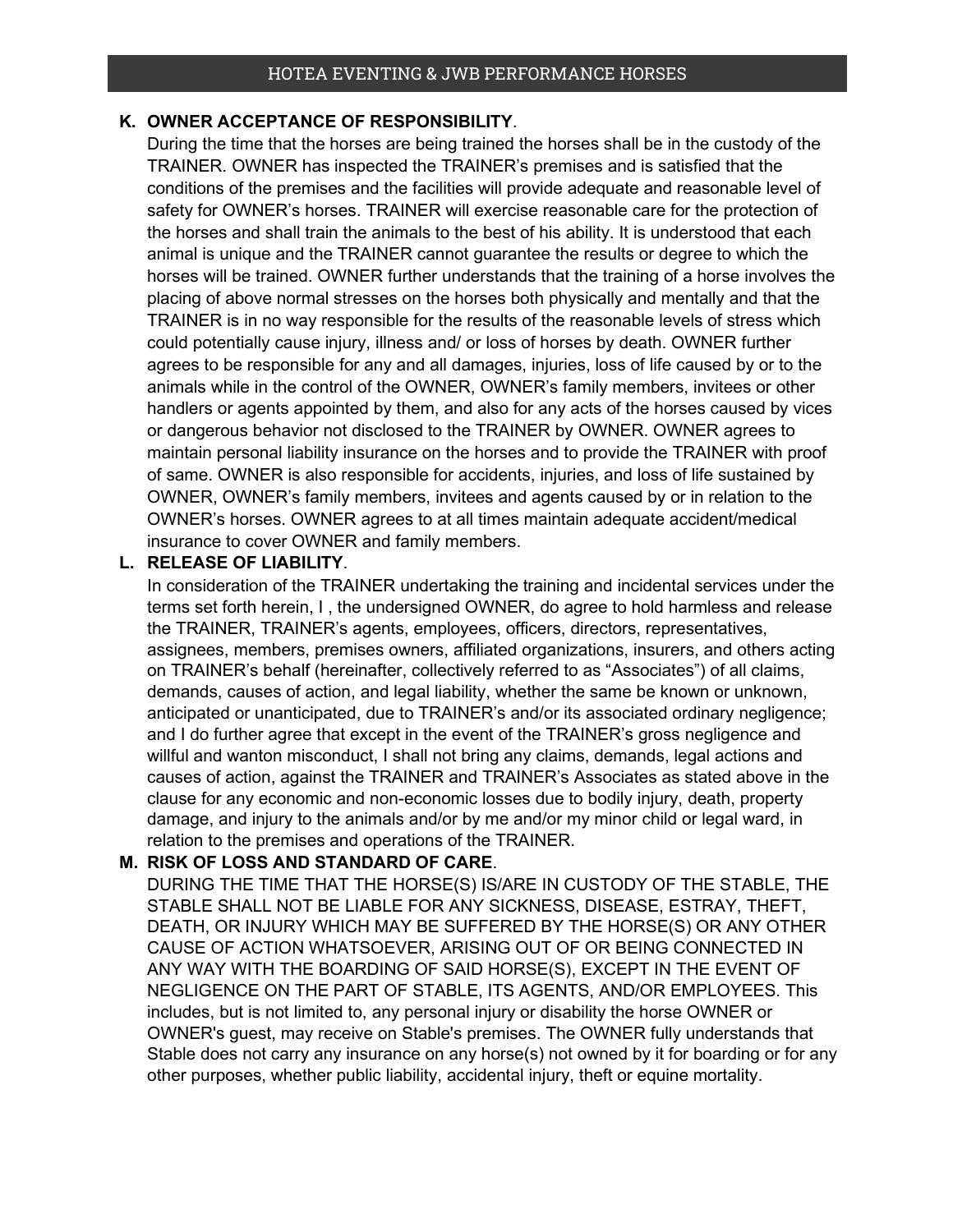#### **N. AGREEMENT SCOPE AND TERRITORY**.

This agreement shall be legally binding upon the TRAINER and the OWNER and OWNER's parents or legal guardians, should Owner be a minor, when sighed by both parties. This agreement is entered into in the state and county of domicile of the TRAINER and will be interpreted and enforced under the laws of THIS STATE. Any disputes by the OWNER shall be litigated in and venue shall be the county in which THIS STABLE is physically located. If any clause, phrase of word is in conflict with Texas State Law then that single part is null and void.

#### **O. OWNER RIGHT OF TERMINATION**.

Upon days written notice to the TRAINER, after minimum training period of days the OWNER may terminate this agreement for any reason. Termination date will be the 30 days from date of notice. After all fees have been paid in full this agreement is concluded. Failure to pay training and other fees as due shall also entitle TRAINER to immediately terminate this agreement and to keep the animals in the TRAINER's possession until all fees and charges are paid in full.

#### **P. OWNER'S AGREEMENT.**

I understand that the training and boarding fees will be paid in advance for each month, and all incidental cost will be billed to me at the time of occurrence and that I am responsible for those charges by the end of that month. I hereby grant a lien against my horse to Heart of Texas Equestrian Academy, LLC dba JWB Performance Horses for all unpaid charges. The above horse, to the best of my knowledge, has not been exposed to any contagious or infectious disease for two weeks prior to this boarding date.

#### **Q. TRAINING OF HORSE**.

The TRAINER shall train horse and perform all services in accordance with generally accepted professional standards. TRAINER cannot and does not guarantee the effect of the training program or that any particular results will be achieved, since this depends a great deal on the individual physical and mental ability of each horse. TRAINER shall furnish all labor, provide suitable facilities and care for horse in an adequate manner with feed being determined by the TRAINER. The TRAINER has complete control over the manner of training and shall take all precautions for the proper performance thereof.

#### **R. BOARDING.**

The above horse will be kept in outdoor paddocks, pasture and/or indoor stall and will receive water, grain and hay in amounts that TRAINER determines will be beneficial to the above horse's training program unless otherwise stated.

#### **S. ADDITIONAL AGREEMENTS**.

Additional agreements should be listed here, and be individually initialed by each party. If

none, check box  $\Box$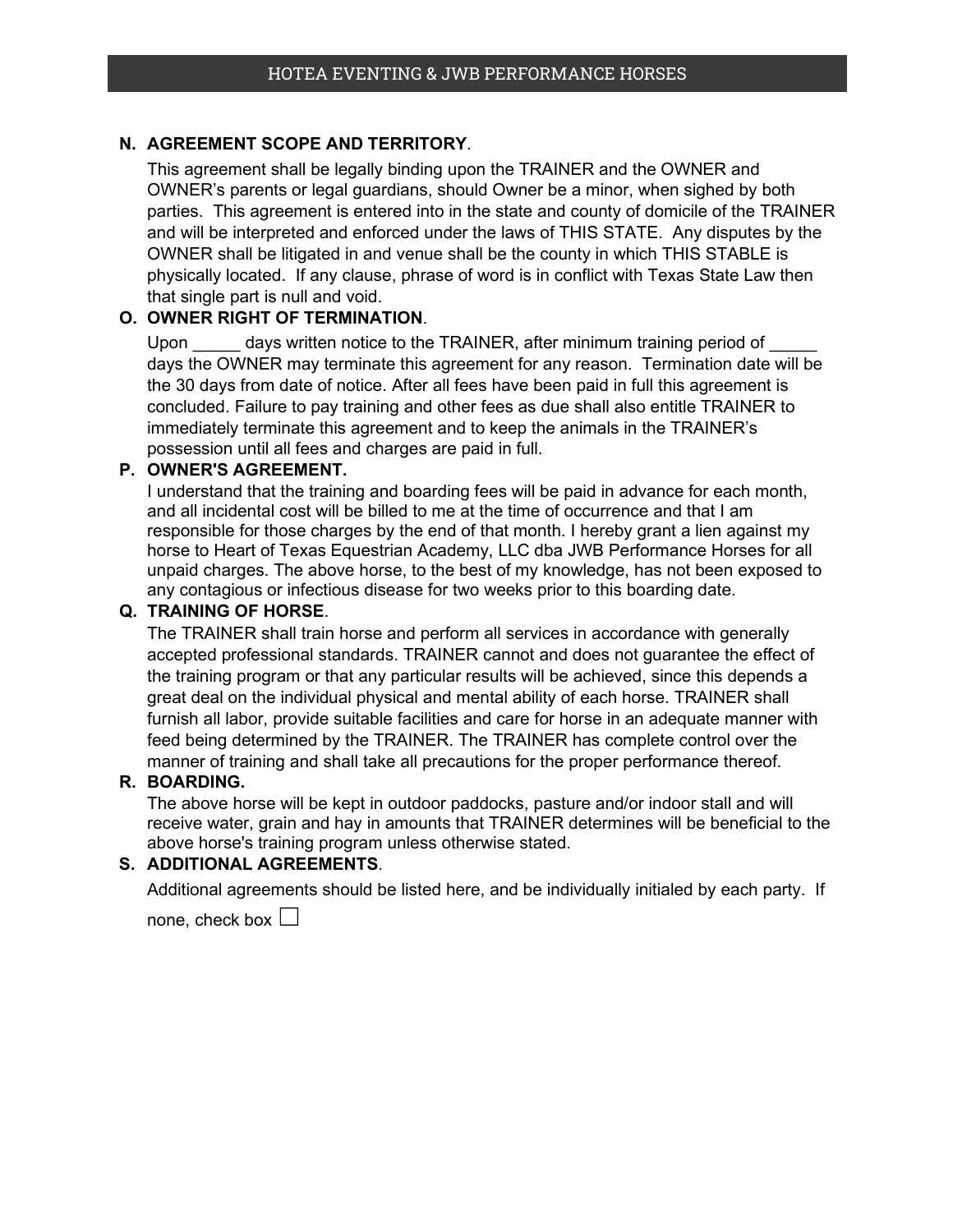#### HOTEA EVENTING & JWB PERFORMANCE HORSES

#### WARNING

#### UNDER TEXAS LAW (CHAPTER [87,](http://www.statutes.legis.state.tx.us/GetStatute.aspx?Code=CP&Value=87) CIVIL PRACTICE AND REMEDIES CODE), A FARM ANIMAL PROFESSIONAL OR FARM OWNER OR LESSEE IS NOT LIABLE FOR AN INJURY TO OR THE DEATH OF A PARTICIPANT IN FARM ANIMAL ACTIVITIES, INCLUDING AN EMPLOYEE OR INDEPENDENT CONTRACTOR, RESULTING FROM THE INHERENT RISKS OF FARM ANIMAL ACTIVITIES.

ALL OWNERS AND SPOUSES, PARENTS OR LEGAL GUARDIANS, OR AUTHORIZED AGENTS FOR SUCH PARTIES, MUST SIGN BELOW AFTER READING THIS ENTIRE DOCUMENT.

**SIGNER STATEMENT OF AWARENESS** I/ WE, THE UNDERSIGNED, HAVE READ AND DO UNDERSTAND THE FOREGOING AGREEMENT, WARNINGS, ASSUMPTION OR RISK, AND RELEASE AGREEMENT. I/ WE FURTHER ATTEST THAT ALL STATED FACTS ARE TRUE AND ACCURATE.

**Trainer Name:** \_\_\_\_\_\_\_\_\_\_\_\_\_\_\_\_\_\_\_\_\_\_\_\_\_\_\_\_\_\_\_\_\_\_\_\_\_\_\_\_\_\_\_\_\_\_\_\_\_\_\_\_\_\_\_\_\_\_\_\_\_

**Trainer Signature:** \_\_\_\_\_\_\_\_\_\_\_\_\_\_\_\_\_\_\_\_\_\_\_\_\_\_\_\_\_\_\_\_\_\_\_\_\_\_\_\_\_\_\_\_\_\_\_\_\_\_\_\_\_\_\_\_\_\_

**Date:** \_\_\_\_\_\_\_\_\_\_\_\_\_\_

| <b>Owner(s) Name:</b> |
|-----------------------|
|                       |

**Owner(s) Signature: Community Community System** 

**Date:** \_\_\_\_\_\_\_\_\_\_\_\_\_\_

| <b>CONTACT INFO</b>              |  |            |  |
|----------------------------------|--|------------|--|
| <b>OWNER NAME</b>                |  |            |  |
| <b>ADDRESS</b>                   |  |            |  |
| <b>CITY</b>                      |  | <b>ZIP</b> |  |
| <b>CELL PHONE #1</b>             |  | PHONE #2   |  |
| EMAIL (for invoice)              |  |            |  |
| <b>CREDIT/DEBIT CARD ON FILE</b> |  |            |  |
| <b>CARDHOLDER</b><br><b>NAME</b> |  |            |  |
| <b>CARD NUMBER</b>               |  |            |  |
| <b>EXPIRATION</b>                |  | <b>CVV</b> |  |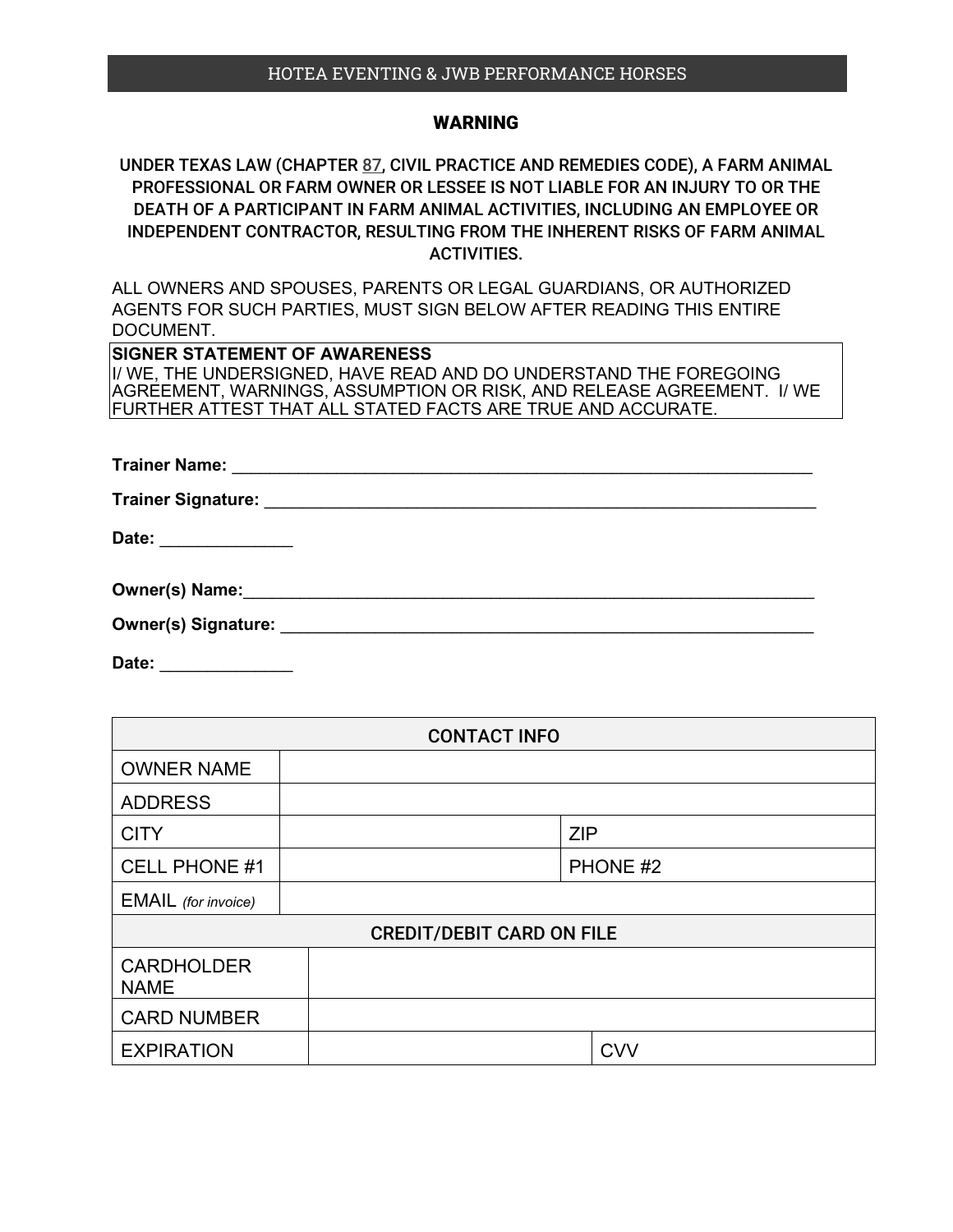#### **RIDING INSTRUCTION AND LIABILITY RELEASE FORM FOR INDIVIDUALS**

#### This form must be completed by and for each participant.

#### PLEASE READ CAREFULLY BEFORE SIGNING. SERIOUS INJURY MAY RESULT FROM YOUR PARTICIPATION IN THIS ACTIVITY.

Heart of Texas Equestrian Academy, LLC, JWB Performance Horses, Jennifer Matthews Williams and all heirs, family, employees, officers or contract laborers are hereinafter known as "THIS STABLE".

IT IS HEREBY AGREED AS FOLLOWS:

That I, the undersigned, do for myself or on behalf of my child or legal ward, hereby voluntarily request to participate in riding instructions as a student at THIS STABLE, and that student will either ride his or her own horse, or school horses provided by THIS STABLE for instructional purpose

That in the last two years the student has ridden horses:

Name \_\_\_\_\_\_\_\_\_\_\_\_\_\_\_\_\_\_\_\_\_\_\_\_\_\_\_\_\_\_\_\_\_\_\_\_\_\_\_\_ Less than 10 hrs☐10-20 hrs ☐20+ hrs☐

That parent or guardian and student understand that horses are unpredictable by nature; that when frightened or angry or under stress, a horse's natural instincts are to jump forward or sideways, to run away from danger at a trot or gallop, to kick, to buck, to rear up in front, or bite; that horses are extremely powerful; and that if a rider falls to the ground, the fall distance will be generally from 3 ½ to 5 ½ feet. I understand these risks, and I voluntarily assume these risks and dangers.

That parent or guardian and student understands that upon mounting the horse and taking up the reins the student is in primary control of the horse and that THIS STABLE is not responsible for the results of the student's actions or inactions. The student further agrees to not abuse, misuse or deliberately agitate the horse as these actions may result in increased risk to himself and others.

That I have been advised that students should wear a safety helmet while riding and around the stable to prevent horse related head injuries.

LIABILITY RELEASE: That I understand that, except in the event of THIS STABLE's wanton and willful negligence, I am responsible for bodily injury or property damage which I or my child or legal ward should sustain on THIS STABLE's premises and/or trails and/or while riding a horse, and/or while in transit to or at horse shows, trail rides, or similar expeditions, and for any time I or my child or legal ward shall loose from employment or school or other activity, and for medical expenses or any other expenses incurred because of such bodily or property damage and that I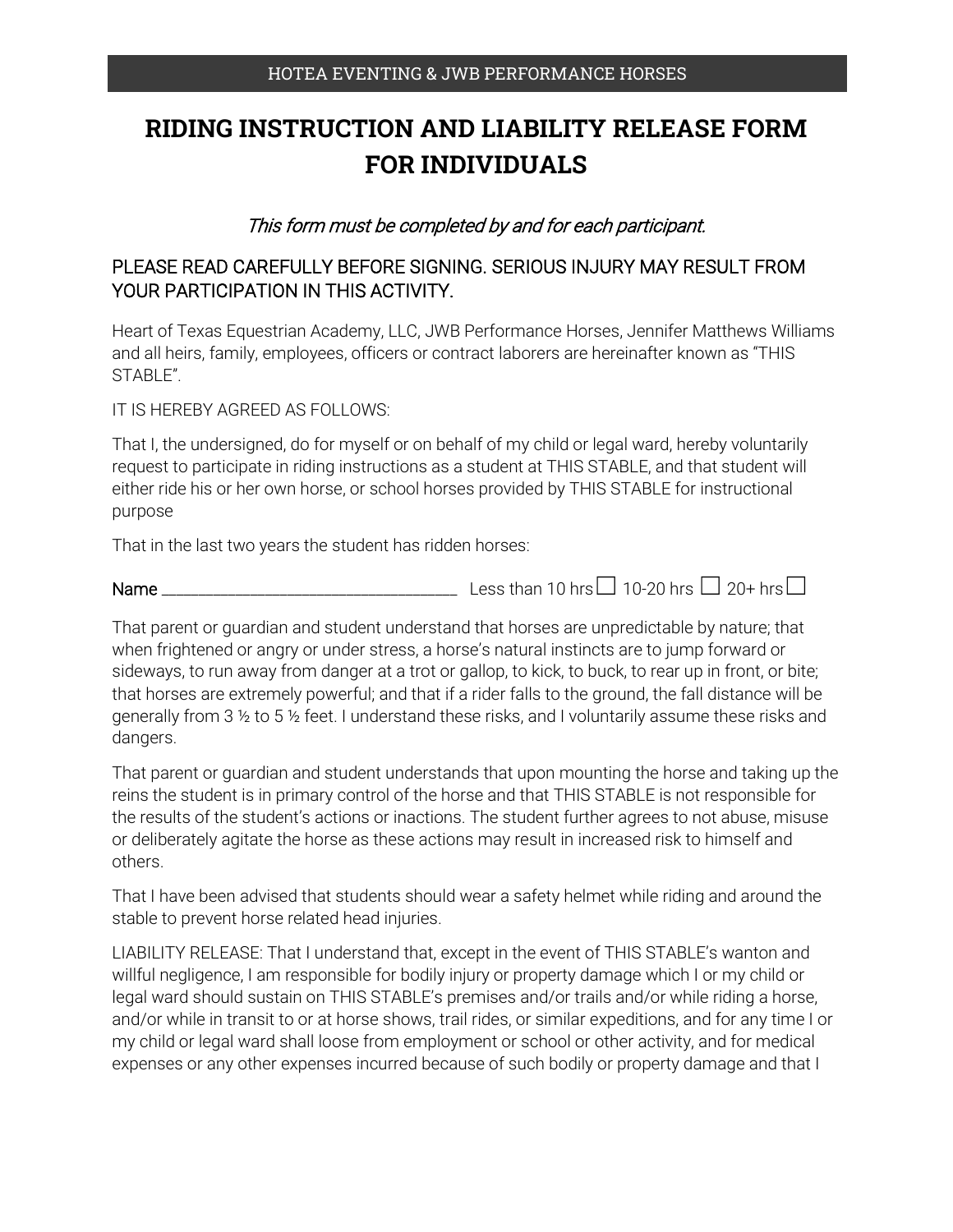#### HOTEA EVENTING & JWB PERFORMANCE HORSES

hereby, for myself, my heirs, administrators and assigns release and discharge the owners, operators, and sponsors of THIS STABLE and their respective servants, agents, officers, and all other participants of and from all claims, demands, actions and causes of action for such injuries sustained to my person, or that of my child or legal charge and/or property.

That the student is currently covered by accident-medical insurance and will remain insured for the duration of all riding instructions at THIS STABLE.

| Name of insurance company |  |
|---------------------------|--|
|---------------------------|--|

#### Policy number

That I further understand that should medical emergency treatment be required, the current insurance information here listed will be provided to the attending clinic or hospital to cover future payment of incurred bills. Listed on reverse side are the details of any allergies, ailments or handicaps a student may have, and of which THIS STABLE should be aware.

Upon the signing of this agreement, student acknowledges that he/she has read and agrees to be bound to THIS STABLE's rules.

#### WARNING

#### UNDER TEXAS LAW (CHAPTER [87,](http://www.statutes.legis.state.tx.us/GetStatute.aspx?Code=CP&Value=87) CIVIL PRACTICE AND REMEDIES CODE), A FARM ANIMAL PROFESSIONAL OR FARM OWNER OR LESSEE IS NOT LIABLE FOR AN INJURY TO OR THE DEATH OF A PARTICIPANT IN FARM ANIMAL ACTIVITIES, INCLUDING AN EMPLOYEE OR INDEPENDENT CONTRACTOR, RESULTING FROM THE INHERENT RISKS OF FARM ANIMAL ACTIVITIES.

I, THE UNDERSIGNED, BEING OF LEGAL AGE AND OF SOUND MIND AND NOT BEING UNDER THE INFLUENCE OF ALCOHOL, DRUGS, OR INTOXICANTS, HAVE READ AND UNDERSTAND THE FOREGOING AGREEMENT AND RELEASE. I ALSO ACKNOWLEDGE RECEIPT OF A COPY OF THIS AGREEMENT THIS DATE.

| Date: ________________ |
|------------------------|
|                        |
| Date: __________       |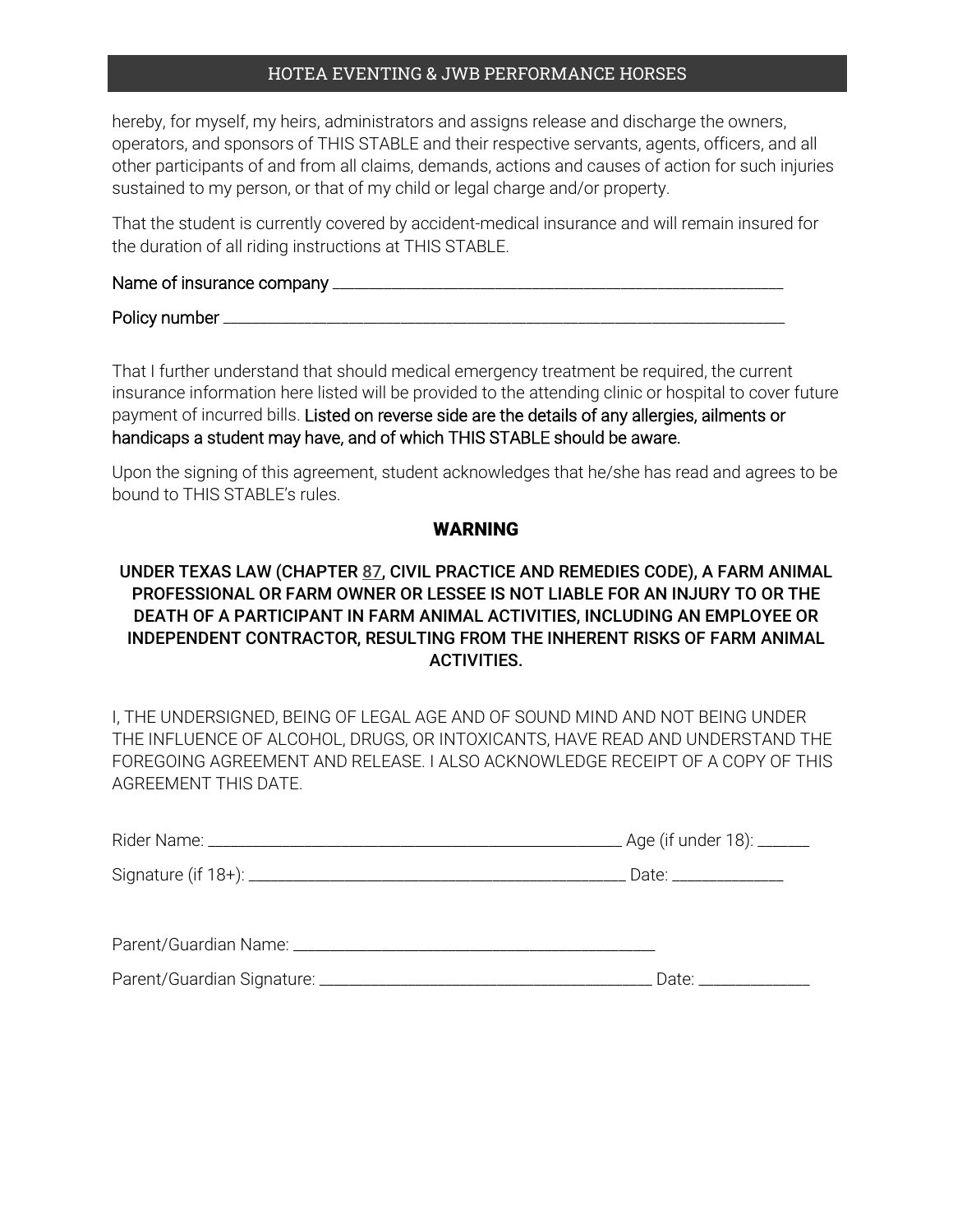#### **Photo/Video Release Form**

I, \_\_\_\_\_\_\_\_\_\_\_\_\_\_\_\_\_\_\_\_\_\_\_\_\_\_\_\_\_\_\_\_\_\_\_\_\_\_\_\_\_\_\_\_\_\_\_\_\_\_\_\_\_\_\_\_\_\_\_\_\_(please print), grant permission to Heart of Texas Equestrian Academy, LLC, JWB Performance Horses, Jennifer Matthews Williams, Meaghan Carr Photography, and all agents and employees the irrevocable and unrestricted right to reproduce the photographs and/or video images taken of me, the minor named below, members of my family, or my horse for the purpose of publication, promotion, illustration, advertising, or trade, in any manner or in any medium in perpetuity. I hereby release Heart of Texas Equestrian Academy, LLC, JWB Performance Horses, Jennifer Matthews Williams, Meaghan Carr Photography, and its legal representatives for all claims and liability relating to said images or video. Furthermore, I grant permission to use my statements that were given during an interview, with or without my name, for the purpose of advertising and publicity without restriction. I waive my right to any compensation.

I acknowledge that I am:

over the age of 18

the parent or legal guardian of the following rider(s):

Name:  $\blacksquare$ 

Signature: \_\_\_\_\_\_\_\_\_\_\_\_\_\_\_\_\_\_\_\_\_\_\_\_\_\_\_\_\_\_\_\_\_\_\_\_\_\_\_\_\_\_\_\_\_\_\_\_\_\_\_\_\_\_\_\_\_\_\_\_\_\_\_\_\_

\_\_\_\_\_\_\_\_\_\_\_\_\_\_\_\_\_\_\_\_\_\_\_\_\_\_\_\_\_\_\_\_\_\_\_\_\_\_\_\_\_\_\_\_\_\_\_\_\_\_\_\_\_\_\_\_\_\_\_\_\_\_\_\_\_\_\_\_\_\_\_\_\_\_\_\_

Date:  $\Box$